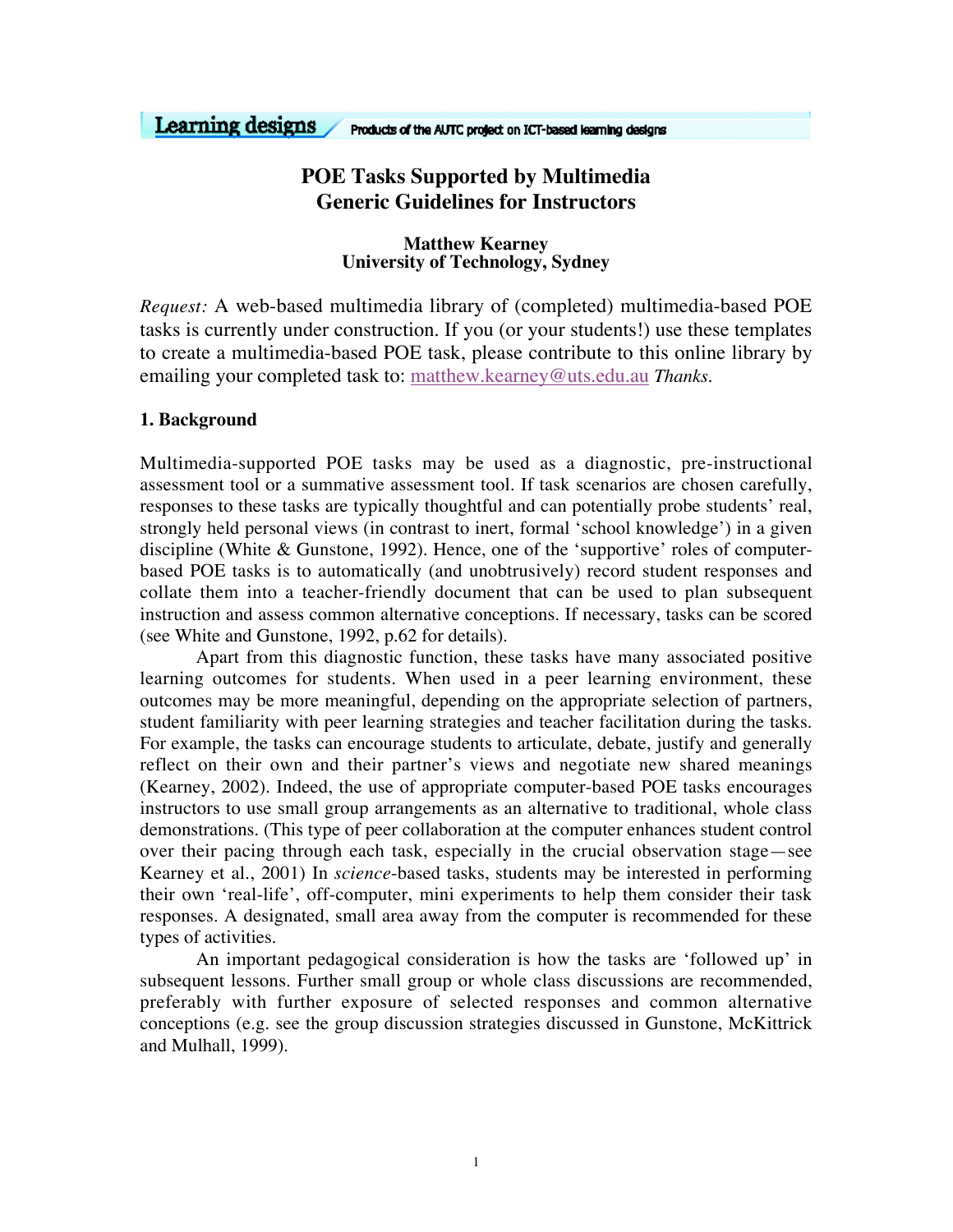For more extensive information on the learning design, go to the *Learning Designs Web Site at* http://www.learningdesigns.uow.edu.au

# **2. Procedure for using the software shell to create a computer-based POE task**

The following guidelines are designed for instructors (from any discipline) who want to use the POE software shell to create a POE supported by multimedia.

# *Find or create the following multimedia-based resources:*

# **ELEMENT1.**

An appropriate video / sound / photographic-based demonstration depicting a relevant scenario. **ELEMENT(s)2.**

A photograph(s) that helps students to visualise the scenario eg. for video-based demonstrations—a frame from the actual film clip. If you have access to graphic editing software such as PhotoShop, you may like to edit the photo by adding extra arrows, text etc.. In some cases, you can make the photo into a multiple choice item by adding appropriate letters that match the options you create on the prediction page. (NB. For graphic-based tasks involving a photographic demonstration, choose another photo here that helps communicate the context of the scenario to the user.)

#### **ELEMENT3 (optional)**

A video / sound / photographic-based preview that helps users to become more familiar with the given scenario. Eg. for video-based demonstrations—the first few frames of the video could be shown—of course stopping before the demo outcome is revealed. For photographic-based demonstrations, choose another photo here that helps communicate the context of the scenario to the user. A combination of media files is possible here - for example, a graphic and some narration.

# *Download the appropriate POE software shell. You have a choice of 2 formats:*

#### a) a multiple-choice format or

b) a drawing format

(See Notes in Section 3 for further discussion about this choice.)

# *Insert the following multimedia-based resources into the POE Software Shell:*

- a) Insert **Element1** into Page 6 of software POE shell
- b) Insert **Element(s)2** into Pages 1, 3, 4, 5, 7 and 8 of the POE shell
- c) Insert **Element3** into Page 2 of software POE shell (optional). Otherwise, type *No Preview Needed*.

#### *Insert the following text into the POE Software Shell:*

- a) Insert **a title** and **description of the context** into Page 1 of software POE shell
- b) Insert **a key question (relating to the demonstration)** into Page 3.
- c) Insert **3 multiple choice options** into Page 3. NB. These options should be based on research from the literature or alternatively, previous trials of the task with some sample students. (Multiple choice format only).
- d) Insert **a sample prediction, observation and explanation** (eg. from a previous user) into Page 8. These descriptions will serve as a model for the students in the difficult *explanation* phase (optional). Otherwise, type *No Sample Available*.

# **3. Notes to accompany each page of the POE software shell**

Special technical and pedagogical considerations relating to the creation and use of each stage of the POE Task are made here.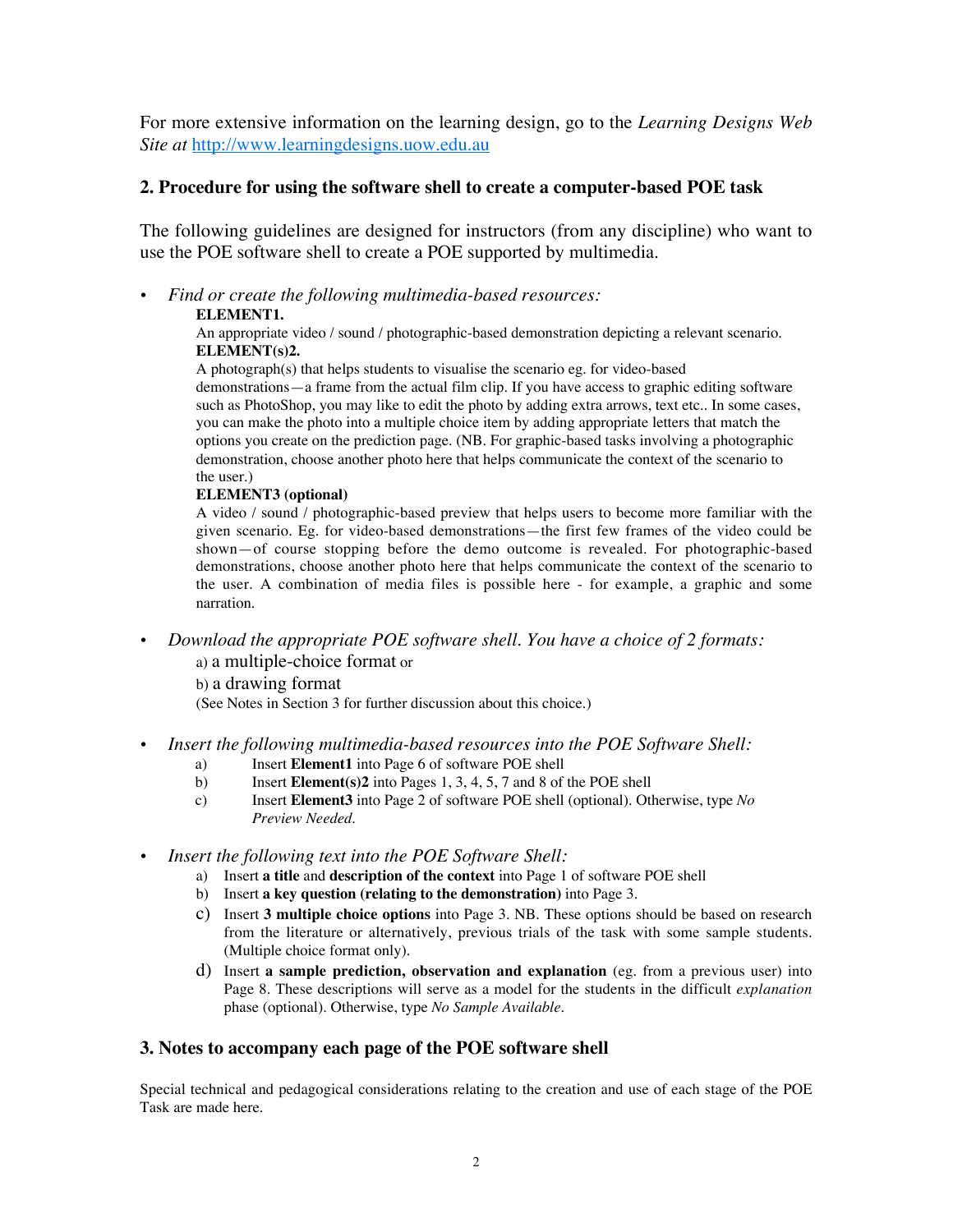Note1: When saving your final (edited) pages, **keep the same file names: '1.htm', '2.htm'** etc. as the 'next' buttons on each page are automatically 'programmed' to find these file names. Ie. *Do not change the names of these files.*

Note2: you must **include the 'support' folder in the same** *relative location* **to your html pages**. (This folder 'carries' all the background images etc. and hence needs to be included with your final task. Ie. Include this 'support' folder in your final task and *do not change the relative 'location' of the 'support' folder* from the other files.)

Note3: To advance on screens requiring typed responses, **it is necessary to type at least 5 words** in the space provided.

#### *Page One: Introduction To Task Context (1.htm)*

\* The photograph *(Element2)* depicts the context of the Demonstration. For video-based demonstrations, this graphic could be taken from a frame of the video. This photograph (or other similar ones) is also used on pages 3, 4, 5, 7 and 8.

\* Best to choose real-life situations (ie. avoid excessive use of animations, cartoons etc. to depict scenarios) that are prone to alternative conceptions and help students link scenarios to their real world views. Chosen contexts should depict dangerous, challenging or time-consuming situations that are normally not possible or difficult to observe in real-life, class-based demonstrations.

\* Be careful to use jargon-free language suitable for users' level of discipline expertise.

\* Many students will still want face to face help from the teacher at this point of the POE strategy. NB. It is crucial that the user is absolutely clear about the context before proceeding to the prediction stage. For this reason, there is an opportunity on the next page to place an extra photograph or small 'preview' of the video or sound.

#### *Page Two: Intro to Task Context cont. (2.htm)*

\* This preview (*Element3*) is optional but may serve to help students feel comfortable with more complex task settings before making their predictions.

\* For photographic-based demos, an alternative photo may be used here.

\* The preview must give no clues about the demonstration outcome and of course must stop before the demo outcome is shown.

\* For text-based demos, the use of a voice narration may be used here. For example, part of a poem or story may be narrated to the user for a *literature* POE task (& users will then be asked to predict the completion of the story / poem etc. based on their understanding of the author etc.)

# *Page Three: Prediction (3.htm)*

\* Use a *multiple choice format* if there are only a limited number of possible outcomes for your demonstration. Even in this case, an "other" option is needed to cater for students' unexpected predictions. If there are numerous possible options and the nature of the task is suitable, choose the *drawing format* and supply students with a pen and paper worksheet.

\* Insert 3 multiple choice options in the space provided on this page (e.g. if using Dreamweaver, use the textfield properties box belonging to each text field). All multiple choice options should be chosen based on research (e.g. in *science* education— alternative conceptions research. See for example, Driver et al., 1994) or previous surveys / use with students.

\* Be careful to use jargon-free language suitable for users' level of discipline expertise.

*Page Four: Commitment Levels (4.htm)*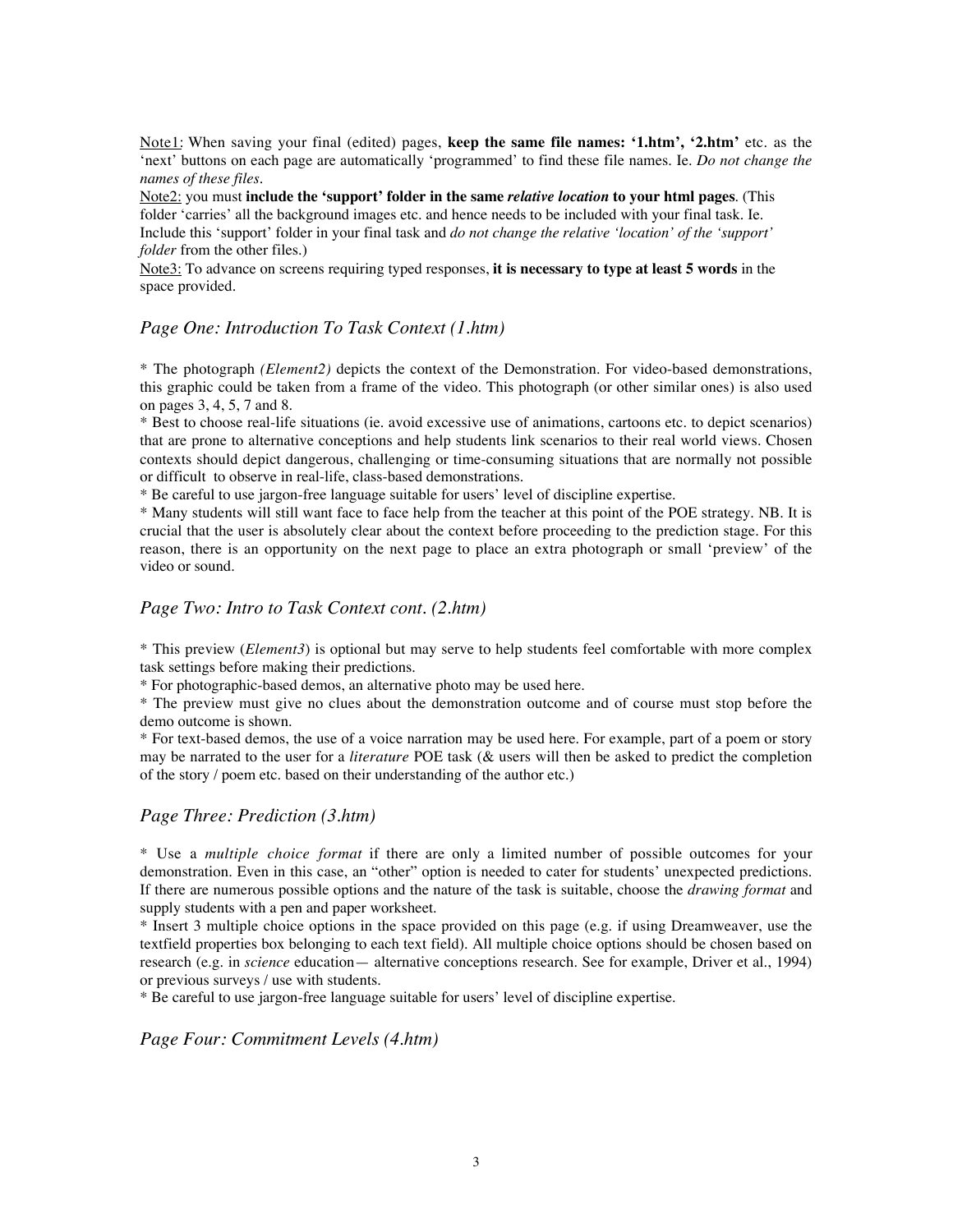\* This section provides particularly valuable feedback for the teacher on 2 levels:

- the mutuality of group responses
- the level of commitment (or uncertainty!) in users' responses

An extensive discussion of this type of facility is discussed in Dawson and Rowell (1995)

\* The software presents the students' prediction on the screen (*multiple choice format* only) at this point to remind them of exactly what they predicted.

\* The Back button is essential for students who decide that they want to change / edit their prediction. (NB. They don't really get an opportunity to do this in traditional teacher-centred POE tasks).

#### *Page Five: Reason (5.htm)*

\* This section is challenging for students. Students can often choose the 'correct view' for their prediction but struggle with their reason. This is one of the real powerful stages of the POE strategy as it goes beyond normal multiple choice assessment techniques.

\* Students also should be encouraged to write full sentence responses and come to a mutual agreement with their partner before writing their reason. (NB. The software is programmed to demand a minimum 5-word requirement for most text fields.)

\* The software presents the students' prediction on the screen (*multiple choice format* only) at this point to remind them of exactly what they predicted and help with their reasoning.

\* Once again, the Back button is also useful for students who decide that they want to change / edit their prediction. Indeed, students need to be aware that once they go to the next page (*Observation* of the demo.), they cannot go back and edit any predictions and reasons! ie. This computer-mediated 'scaffolding' of the POE strategy should facilitate a high level of student commitment to (and associated reflection on) their predictions and reasons before actually viewing the outcome of the demonstration - an important part of the POE strategy.

#### *Page Six: Observation (6.htm)*

\* Perhaps the most crucial stage of the POE strategy as it provides *the feedback* for the students on their earlier prediction.

\* The demonstration (*Element1*) should take advantage of the computer environment and not simply reproduce an event that can easily be shown in class. For example, chosen contexts should depict dangerous, challenging or time-consuming situations that are normally not possible or difficult to observe in classroom environments.

\* Real-life contexts are recommended to help students link scenarios to their real world views—hence, avoid use of animations, cartoons etc. to depict scenarios.

\* Obviously, the outcome of the demonstration must be clearly visible / audible from the sound / video / photo.

\* Demonstrations should depict real-life situations that are prone to alternative conceptions.

\* The demonstration should preferably contain an element of surprise.

\* The demonstration should preferably involve first hand observation of an event. If this is not possible, 2nd hand observations can be made (e.g. in *Science*, using an instrument such as a thermometer; in *Geography*, using representations such as maps or in *History*—using a Newspaper clipping etc.).

\* It is possible to combine the use of sound and video, although narration of a demonstration is not recommended as it would impede on the user's observation. An example from *science* where this combination could be useful would be a video of lightning with the sound of thunder. (Students would be asked to predict the answer to the classic question: "would you see the lightning before, after or at the same time as you hear the thunder?")

\* Other combinations are also possible (eg. Sound and graphic)

\* Students should be encouraged to write full sentence responses and come to a mutual agreement with their partner before writing their observation. (NB. The software is programmed to demand a minimum 5 word requirement for most text fields.) In tasks using the *drawing format,* students will also be asked to draw their observations.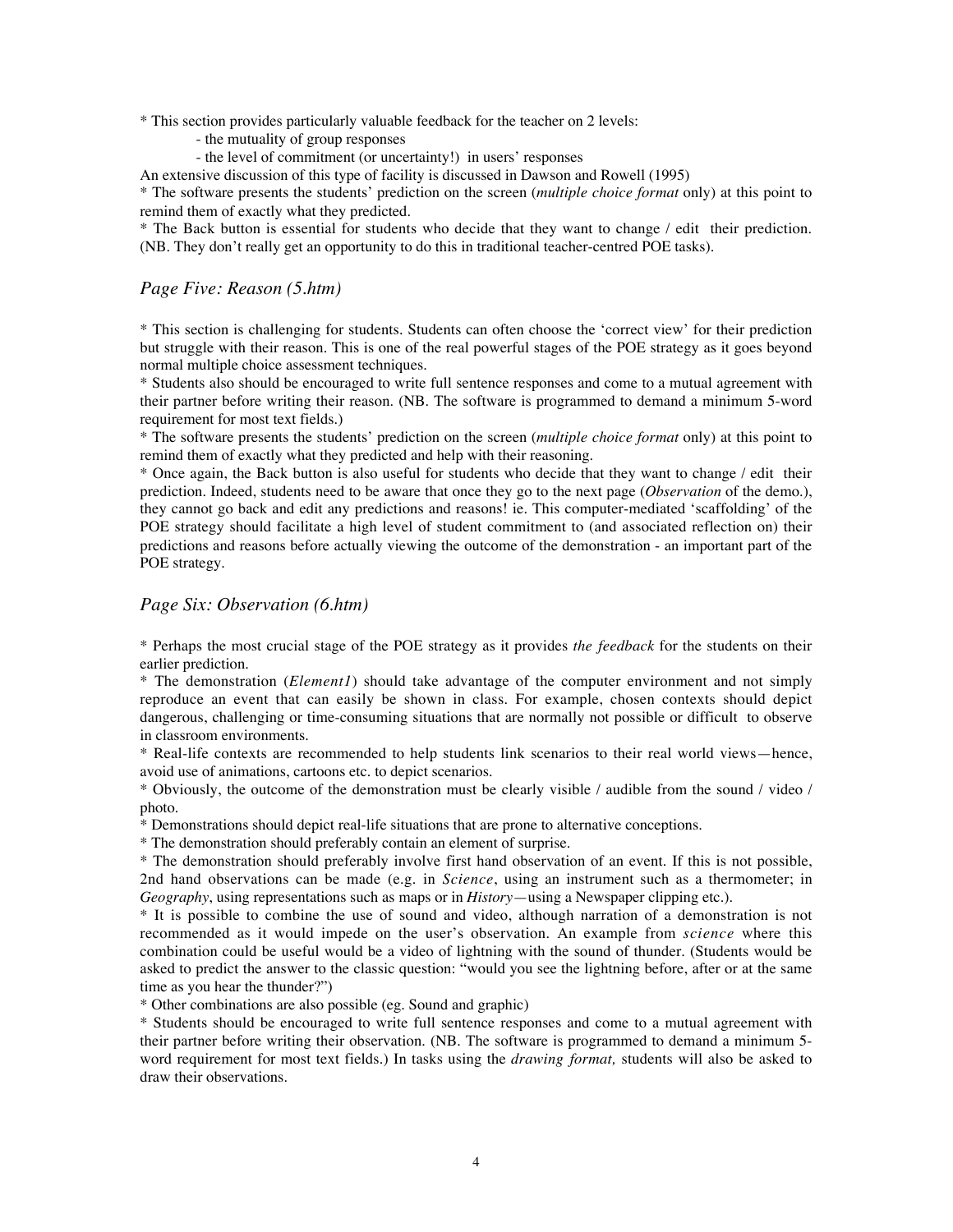### *Page Seven: Explanation (7.htm)*

\* This is perhaps the most challenging stage of the POE strategy for students. Hence, the facilitation role of the teacher during this stage is crucial. (NB. Indeed, if students have not had much experience with the POE strategy, it may be beneficial to transfer this whole 'explanation' stage to a whole class discussion mode.)

\* In recognition of this challenging stage, a *help* section is provided where students can access a sample explanation based on the particular task.

\* The software automatically presents the students' earlier (recorded) prediction and observation on the screen at this point. This provides students with a facility to help them make necessary comparisons and resolve any differences.

\* Students can also use the Back button to return and review the actual demonstration to aid their reflection (again, this is much easier to do in a multimedia setting that using a real-life demonstration).

\* Students should be encouraged to write full sentence responses and come to a mutual agreement with their partner before writing their explanation.

\* When students click on the *Finish* button, they should have the opportunity to print out their responses (e.g.. as a text file) or email it to their teacher.

#### *Page Eight: Help with Explanation- Model of a Sample Response (8.htm)*

\* Teachers can insert a quality, sample student response from preliminary use of the task. There is a need to emphasise to students that these sample responses do not necessarily represent 'correct science views' but model detailed, thoughtful 'explanations'.

\* The sample responses should model the level of thought and explanation needed at this difficult stage. However, instructors choosing appropriate responses for this section need to be mindful of the constructivist nature of the program and not choose samples that attempt to 'tell' students the correct science view (this can be addressed in later class discussions).

#### *Summary Page (finish.htm)*

\* Finally, a **Summary Page** is displayed that summarises the students' responses at various stages of the task (prediction, reasons, etc.)

\* A 'follow-up', related task may be linked to this final summary page. Usually, subsequent tasks are used to probe a students' conceptual understanding more deeply. For example, a similar task can be presented with a subtle change of a key variable.

\*Students will have the opportunity to print out these responses or email it to their teacher.

#### **4. General points**

\* *When saving your final (edited) pages*, **keep the same file names: '1.htm', '2.htm'** etc. as the 'next' buttons on each page are automatically 'programmed' to find these file names. Ie. Do not change the names of these files.

\* Keep the 'support' folder in the same *relative location* to your html pages. (This folder 'carries' all the background images etc. and hence needs to be included with your final task. Ie. Do not change the relative 'location' of the support folder from the other files.

\* To advance on screens requiring typed responses, **it is necessary to type at least 5 words** in the space provided.

\* Small graphics (or 'process prompts') are placed at key points on many pages to prompt engagement in important processes in the POE strategy. Eg. points where students should initiate *discussion* with their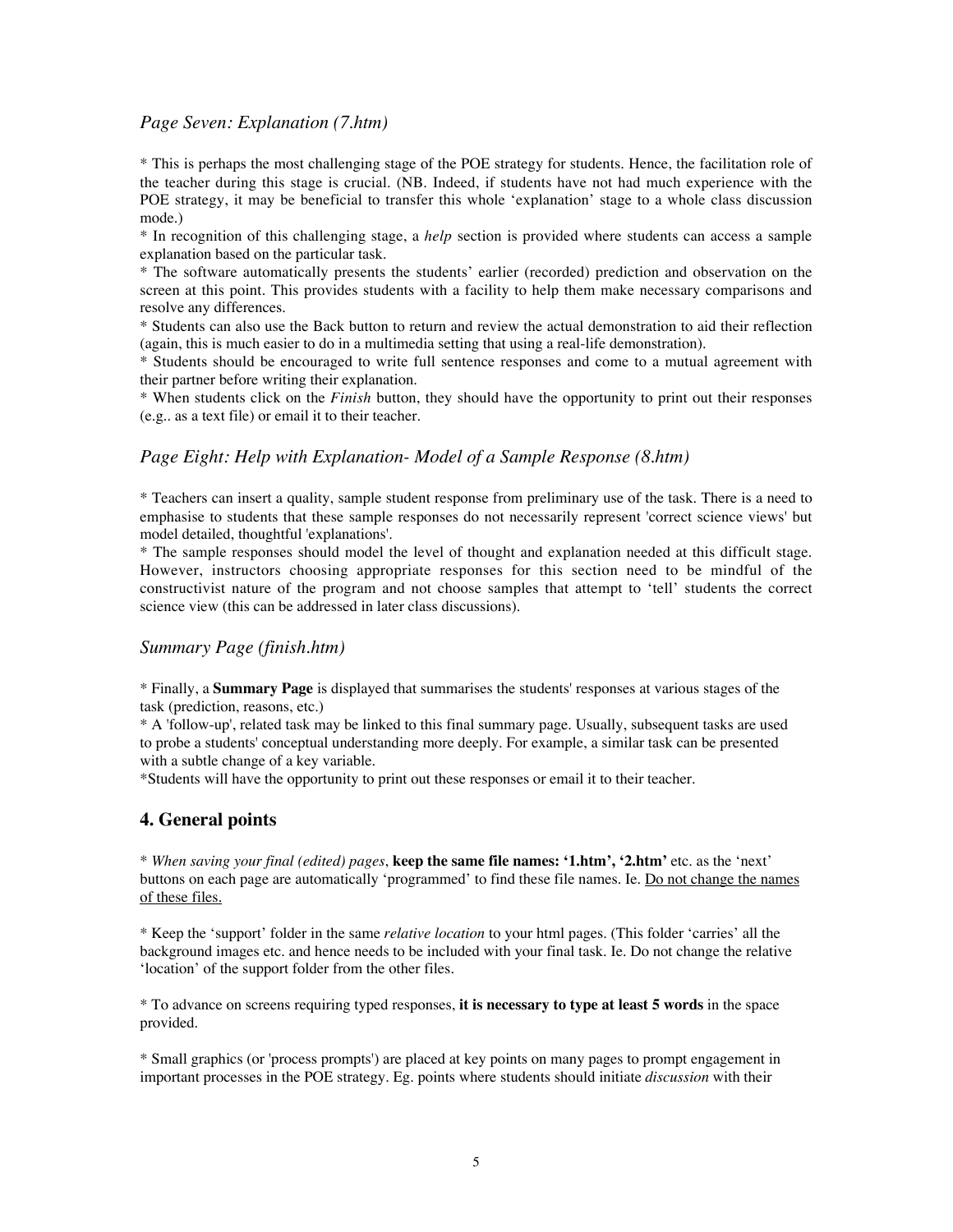partner(s), where they should *observe* (using eyes and/or ears) carefully, or where they are required *to write* in a thoughtful manner.

\* The software allows users to 'go back' and edit responses until they reach the observation page. After they reach there, they can no longer go back and edit predictions, reasons etc.

 $*$  To further probe student understanding, you may consider creating a  $2<sup>nd</sup>$  related POE task with a change of one significant variable. An example from *science* may include the change of location of an experiment from the Earth to the Moon; or a change in a property of an object (mass, speed etc.) in the demonstration.

\* An added challenge for instructors following constructivist pedagogy is to ask students to film their own scenarios!

# **5. Samples**

The following samples are available at the *Learning Designs Web Site (at* http://www.learningdesigns.uow.edu.au) and should show the flexibility of the POE templates and provide appropriate examples of multimedia-based POE tasks. For any sound-based tasks, you will need your computer's speakers turned on.

Sample 1: Car Launch (Physics). Drawing format / video-based. 1.7Mb Sample 2: The Sky (Astronomy). Drawing format / photographic-based. 360K Sample 3: Jeannie Baker (Art). Drawing format / photographic-based. 500K Sample 4: Car Horn (Physics). Multiple choice format / sound-based. 244K Sample 5: Hammer & Feather (Physics). Multiple choice format / video-based. 4.6Mb Sample 6a: Heavy Ball & Cup (Physics). Multiple choice format / video-based. 1.5Mb Sample 6b Light Ball & Cup (Physics). Multiple choice format / video-based. 2.1Mb NB. Tasks 6a and 6b are linked. Sample 7. Music Composer. (Music). Drawing format / sound-based. 300K

Note : To advance on screens requiring typed responses, it is necessary to type at least 5 words in the space provided.

# **6. References**

Dawson, C., & Rowell, J. (1995). Snapshots of uncertainty: a new tool for the identification of students' conceptions of scientific phenomena. *Research in Science Education*, *25*(1), 89–100.

Driver, R., Squires, A., Rushworth, P., & Wood-Robinson, V. (1994). *Making sense of secondary science. Research into children's ideas.* London and New York: Routledge.

Gunstone, R., McKittrick, B., & Mulhall, P. (1999). Structured cognitive discussions in senior high school physics: Student and teacher perceptions. *Research in Science Education, 29*(4), 527-546.

Kearney, M. (2002). *Classroom Use of multimedia-supported predict-observe-explain tasks to elicit and promote discussion about students' physics conceptions.* Unpublished PhD dissertation, Perth: Curtin University of Technology. (Click here to view)